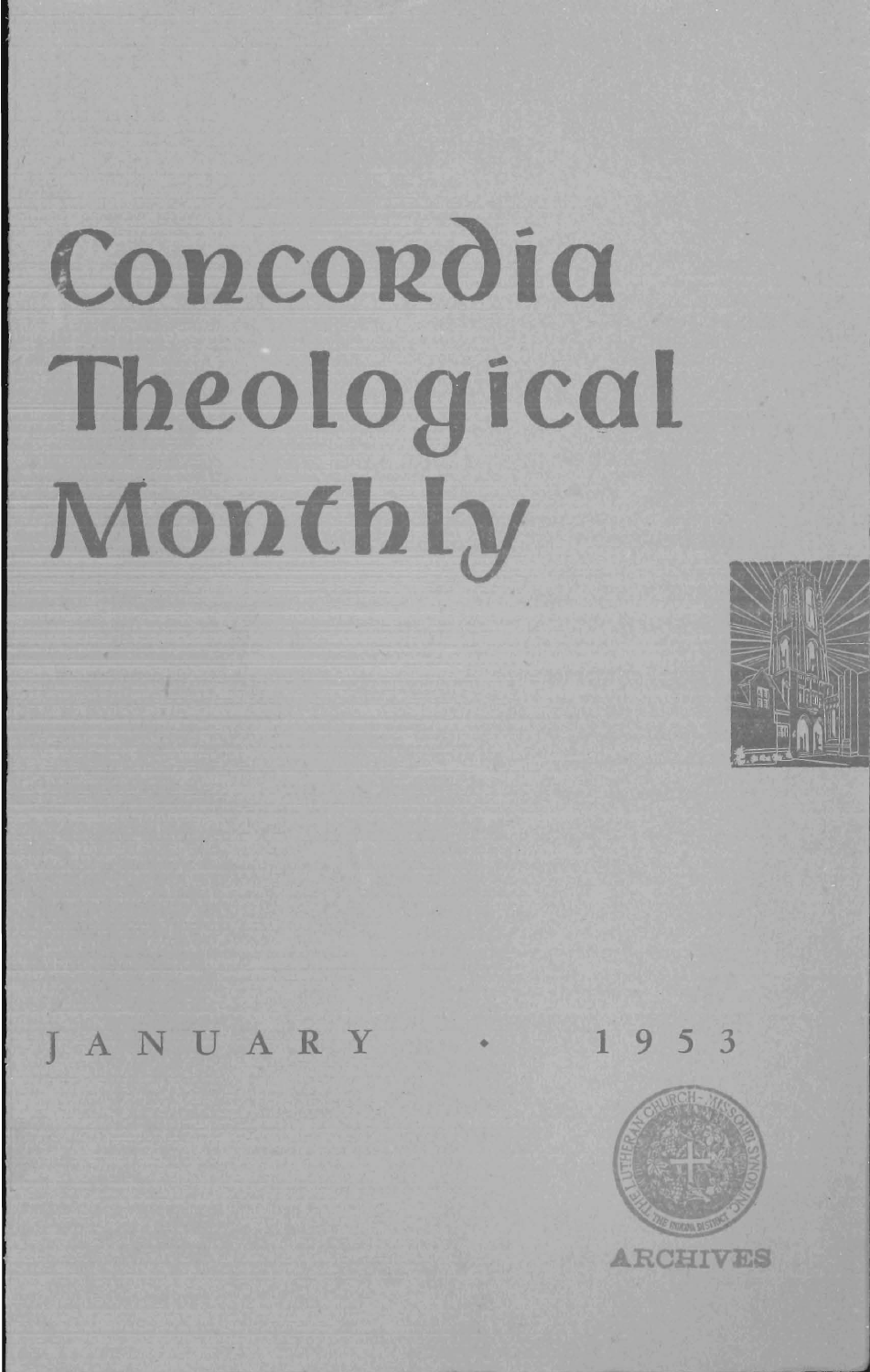## **Life Through Death \***

DEAR MOTHER IN CHRIST AND OTHER MEMBERS OF THE BEREAVED FAMILY, AND FRIENDS:

We cannot neatly divide the people here today into "mourners" and "congregation." All of us feel in our hearts the sense of a great loss. We mourn the death of a man who was at once great and warm. Thus it is that most of us are tempted to wish that we did not have to go through the ordeal of this service. For anything that we think or say about Dr. Louis J. Sieck seems simply to deepen this sense of loss.

He was an able and far-seeing administrator of our school. We told him that his tasks were not done and that we were praying hard that he might be restored to us. He was a great leader of his Church, and his grasp of world-wide Lutheranism and Christianity, his friendly reach into many groups, will be so hard to replace. Though he himself was humble about his theology, it will doubtless appear more clearly through the years that he had that clear understanding of God's love in Christ coupled with a courage to stress it which is just what we all needed. He was a devoted husband and father, and how can his place be filled? He was a jovial yet sensitive friend, and his passing leaves so many of us very lonely. Would it not be better if we could simply say our thanks in our heart that God has taken him and ended his sufferings and labors?

In answer to this thought let us together realize that we are here not just out of respect and sympathy, but that God has something to say to us in his illness and death. This is so important, because God's message to us is a message of life. True, every believer's death brings him to a life with Christ that is far better, and in that sense his own better life follows upon his own dying. But there is something more here. St. Paul reflects upon this fact repeatedly, particularly in the fourth chapter of 2 Corinthians. *The sickness, pain, and death of a Christian preacher is a preaching of life to those who remain.* Listen to these words:

For we which live are alway delivered unto death for Jesus' sake, that the life also of Jesus might be made manifest in our mortal flesh. So, then, death worketh in us, but life in you. (2 Cor. 4: 11, 12.)

The writer to the Hebrews would say of him that "he, being dead, yet speaketh" (Heb.  $11:4$ ). There we have a purpose for this hour which

<sup>\*</sup> Sermon delivered at funeral of President Louis]. Sieck, October 17, 1952, by Prof. R. R. Caemmerer.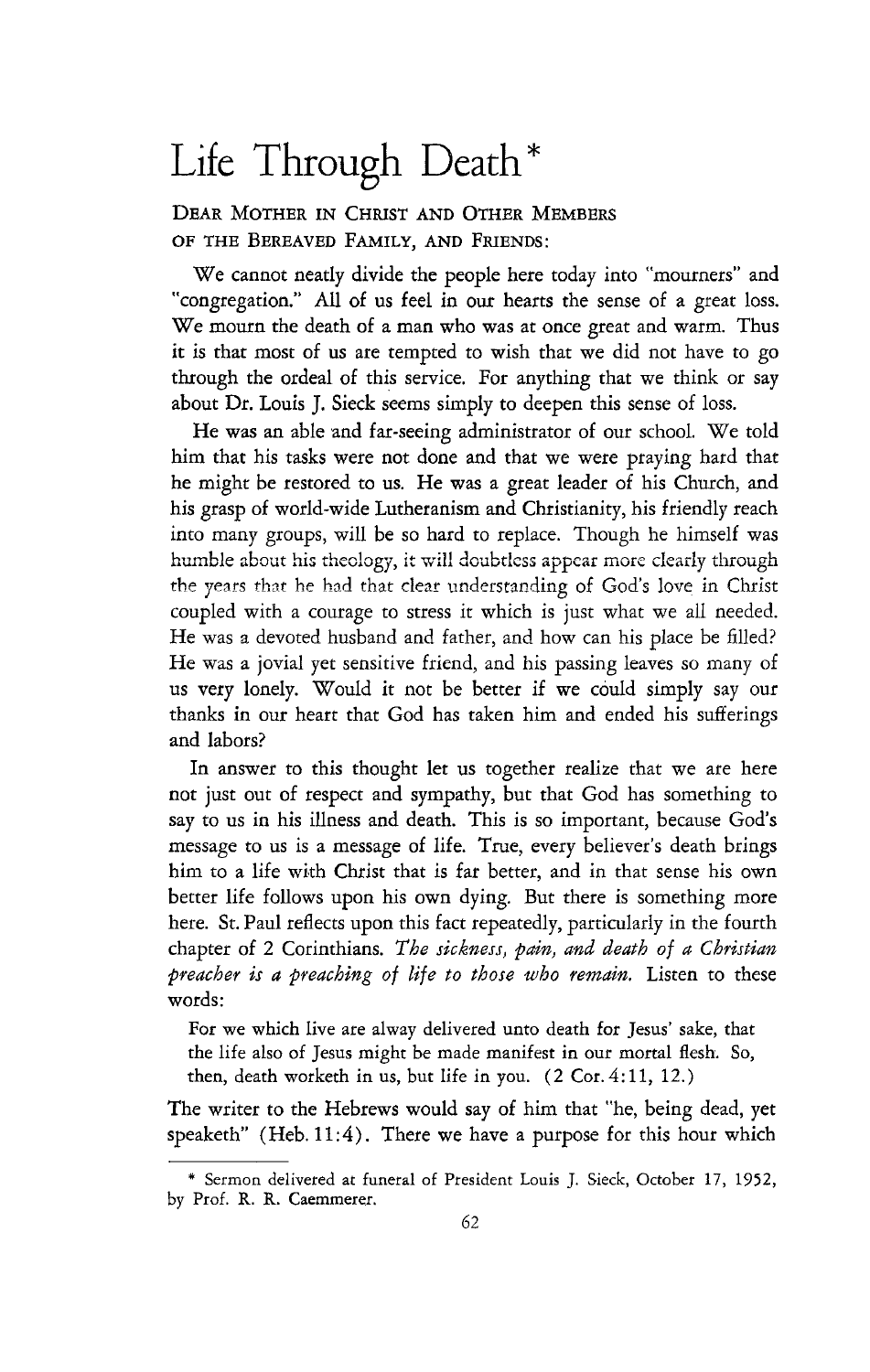## LIFE THROUGH DEATH 63

our dear father and brother would most heartily approve of, and there we have an answer to our own sense of loss.

I

To understand the remarkable significance of this death, let us first remind ourselves what suffering and dying means to the sufferer himself. God has great plans when He sends weakness to a man and confronts him with death. True, God gives us our bodies and good things to eat and to drink. But always He wants us to remember that we mean something to Him and possess the life of His own Spirit only when as little children, as beggars, we throw ourselves upon His mercy. For we are sinners who have gone our own way again and again. We need His forgiveness, and He has it for us, for Jesus Christ, His Son, suffered and died for us on the Cross. Hence God's great goal for us all is that we cling to that gift of His pardon and His Spirit, that we never let it go. So it is that God sends the maladies of the body, the perplexities of life, the threat of death itself, so that we might put everything that men call strength and power in its proper place and simply count on Him. So St. Paul was led to claim, "Most gladly therefore will I rather glory in my infirmities that the power of Christ may rest upon me" (2 Cor. 12:9).

Our departed brother was highly endowed with health and a good mind and a winning personality and robust qualities of leadership. Yet our Lord plied him with the little and great infirmities of life. He was not given to complaint, yet God had His reminders in and around him throughout all his life, and particularly as his stature as pastor and president grew, that he was nothing without the grace of God. It was a sort of pious jest with him that when men thought he might withdraw from the tensions of a large pastorate and a metropolitan leadership into the calm of a seminary, suddenly a throng of difficulties beset him - perplexities, persecutions, illness. But this is the point, it was as though he was saying with St. Paul:

We are troubled on every side, yet not distressed; we are perplexed, but not in despair; persecuted, but not forsaken; cast down, but not destroyed (2 Cor. 4:8,9).

We used to talk about his front - good grooming, erect posture, the ability to shrug off tremendous irritations, the enjoyment of the good things of life as they came. But then we discovered that it wasn't a front, for right in the midst of trial he actually was enjoying the sense of God standing by. The more stress his body had to take - and it was a steady medical problem for many years - the more serene and joyous his experience of the grace of God to him in Jesus Christ.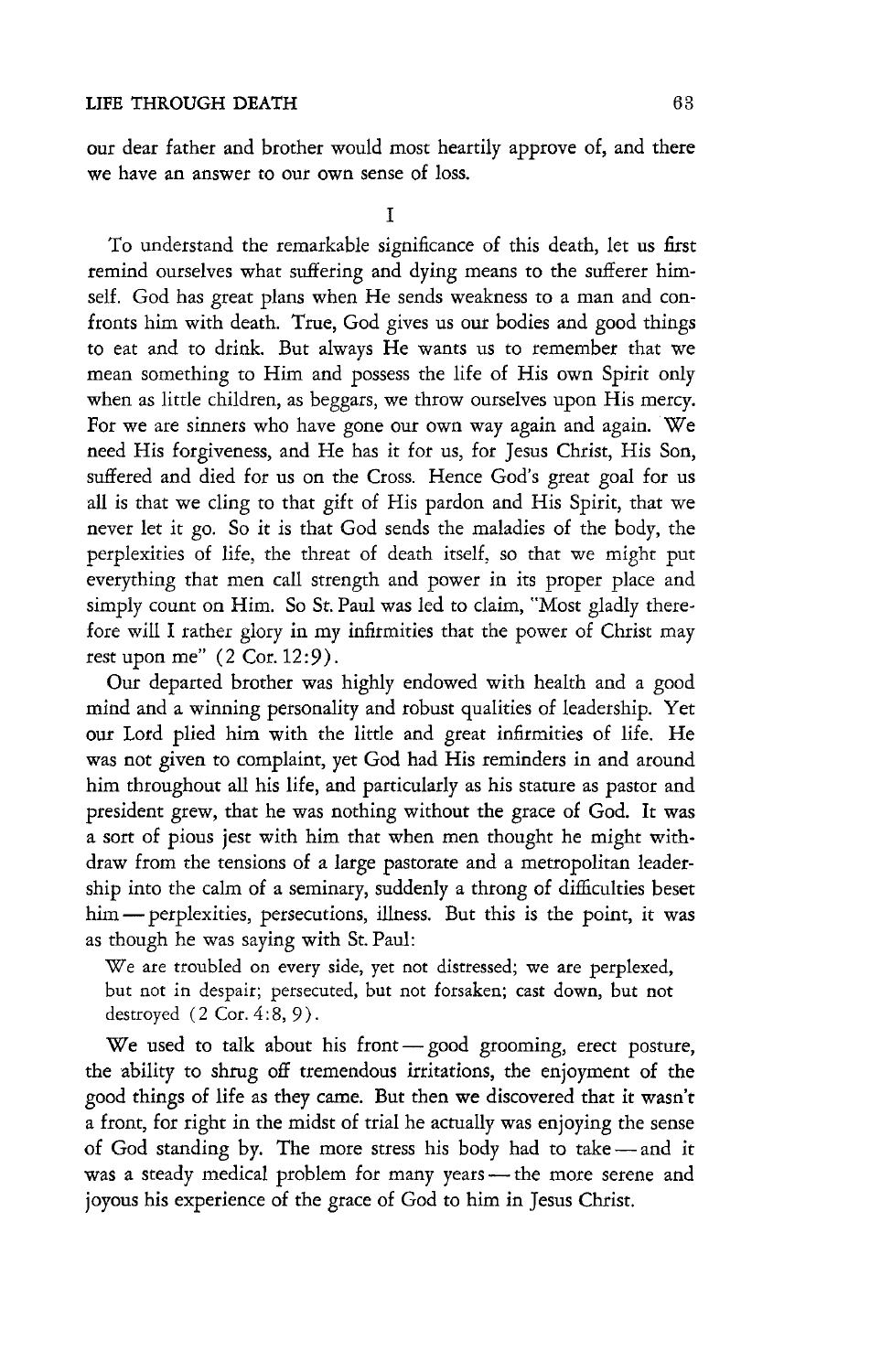But here we sit, and what does this all say to us? That's just the point, he was talking to us! First and last - literally first and last - Louis J. Sieck was a preacher, a minister of the Gospel, the speaker of a message to people, the message of the grace of God to sinners through the shed blood of Jesus Christ. Forty-eight years he was at that business, always talking it, during the last ten years talking it to men who would talk it on. He talked it in big and glowing words of personal address so that people said, "He is really a good preacher." He talked it always and always with the clear essential in the middle of it, that Jesus Christ is Son of God and Redeemer of the world and we have life and forgiveness through Him. Oh, how he glowed with the joy of telling that story! But here is the astounding fact that St. Paul is trying to rub into our minds about his own ministry and certainly about our dear departed father and brother: the very pain and weakness of his body, its death, preached that same message!

We always bear about in the body the dying of the Lord Jesus, that that life also of Jesus might be made manifest in our body.

And our text repeats it:

For we which live are alway delivered unto death for Jesus' sake, that the life also of Jesus might be made manifest in our mortal flesh. (2 Cor. 4:11).

Do you get that word "manifest"? To be a man who publishes for God, who plays on the screen of his life the great drama of God's forgiveness and outpouring of life, that is the business of the Christian preacher. And that publishing, Paul would say, works best when we think of the story and not just of the screen!

But we have this treasure in earthen vessels, that the excellency of the power may be of God, and not of us (2 Cor. 4:7).

It didn't take very long for any of us to discover that this man was holding to a Savior and leaning on the grace of God, not by claiming that he was strong and influential and competent, but by realizing that he was tried and troubled and perplexed - and God had strength for him. But that strength he wanted to share! He wanted to share it with his people, little or great, in his ministry. He had a way of trying to embrace his whole audience, visible and unseen, in his chapel talks and have them sense the pressure of this truth, "When I am weak, then am I strong" (2 Cor. 12: 10), "I bear in my body the marks of the Lord Jesus" (Gal. 6: 17).

This was such a powerful ministry of preaching because it was from